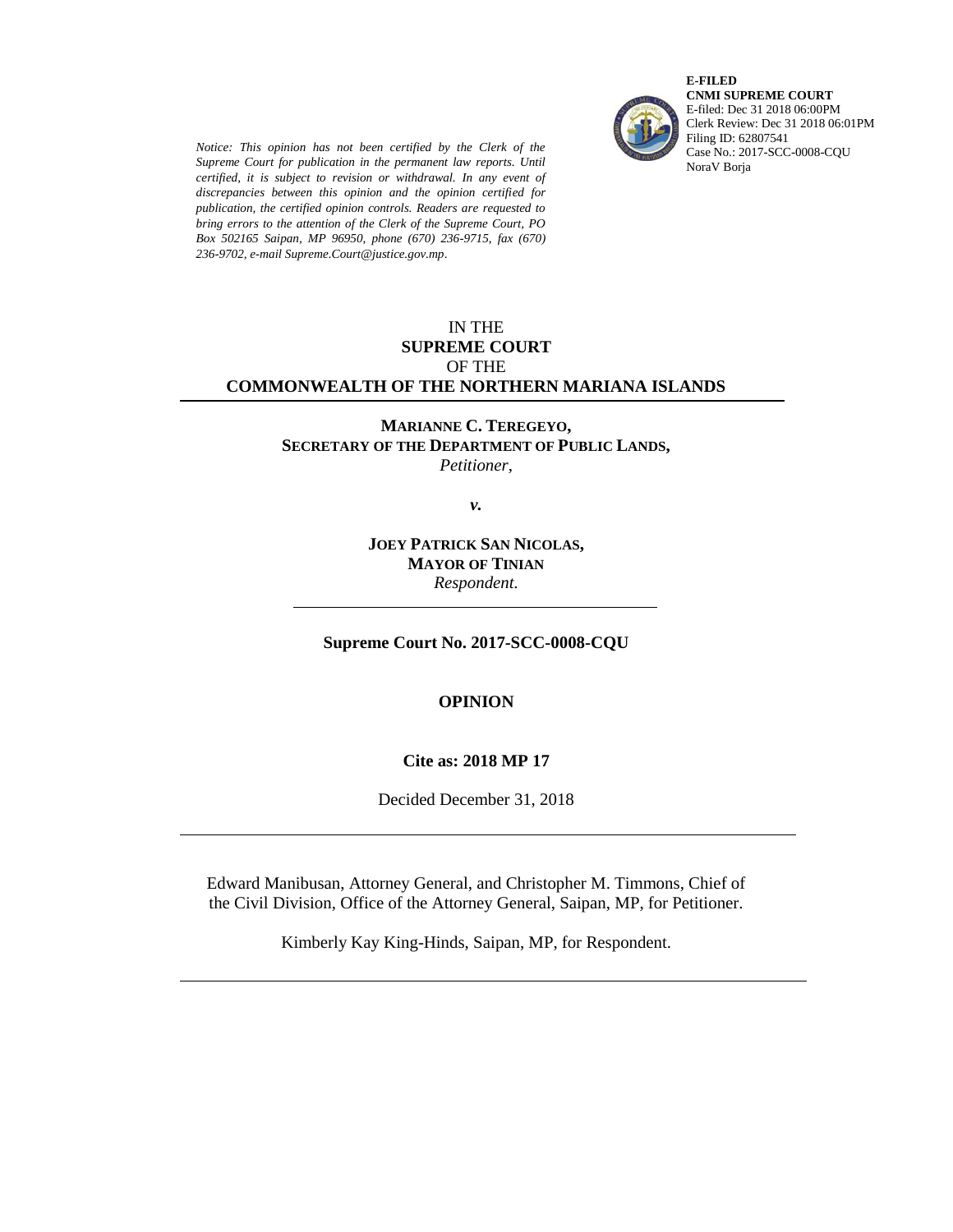BEFORE: ALEXANDRO C. CASTRO, Chief Justice; JOHN A. MANGLONA, Associate Justice; PERRY B. INOS, Associate Justice.

INOS, J.:

- ¶ 1 Secretary of the Department of Public Lands Marianne C. Teregeyo ("Secretary") and Mayor of Tinian Joey P. San Nicolas ("Mayor") (collectively "Parties") submit two certified questions in their official capacities as Commonwealth officials. Both questions relate to the constitutionality of 4 CMC § 51102(e) in the Free Trade Zone Act enacted by Public Law 12-20 and as amended by Public Law 18-16. In particular, the Parties' dispute focuses on whether thirty hectares of public lands on Rota, Tinian and the Northern Islands may be administered by the mayor of each respective municipality, and whether the mayor may administer revenues derived from public lands within a "freetrade zone." The parties present the following questions:
	- 1. Do the Free Trade Zone laws, which require 30 hectares of public land on Rota, Tinian, and "any island in the Northern Islands not otherwise designated for a public purpose" to be designated to and administered by the respective mayors as Free Trade Zones with full power to lease said designated public land for commercial purposes, violate the constitutional mandate set forth in Article XI, Section 4 of the NMI Constitution, that the executive branch of government manage the disposition and use of all public lands?
	- 2. Do the Free Trade Zone laws, which allow for the mayors of Rota, Tinian, and the Northern Islands to collect and expend revenues derived from public lands designated as Free Trade Zones, violate Article XI, Section 5(g) of the NMI Constitution?

Order Accepting Certified Questions 1.

¶ 2 We answer the first question by concluding Article XI of the NMI Constitution ("Article XI") requires the management and disposition of land be within the central government's control, and therefore the central government's executive branch. Because mayors are *local* government officials of their respective municipalities, Article XI prohibits vesting complete authority of the management and disposition of public lands in the Mayor without any central executive oversight. Consequently, when 4 CMC § 51102(e) vested ultimate authority of the administration of public lands with the mayors, it contravened the mandates of Article XI. We decline to reach the merits of the second certified question. The Mayor concedes he cannot keep the revenues generated from public lands; therefore, we are not required to consider a question in which there is no longer a live controversy.

# **I. FACTS AND PROCEDURAL HISTORY**

¶ 3 The Northern Mariana Islands Constitution was ratified in 1977 and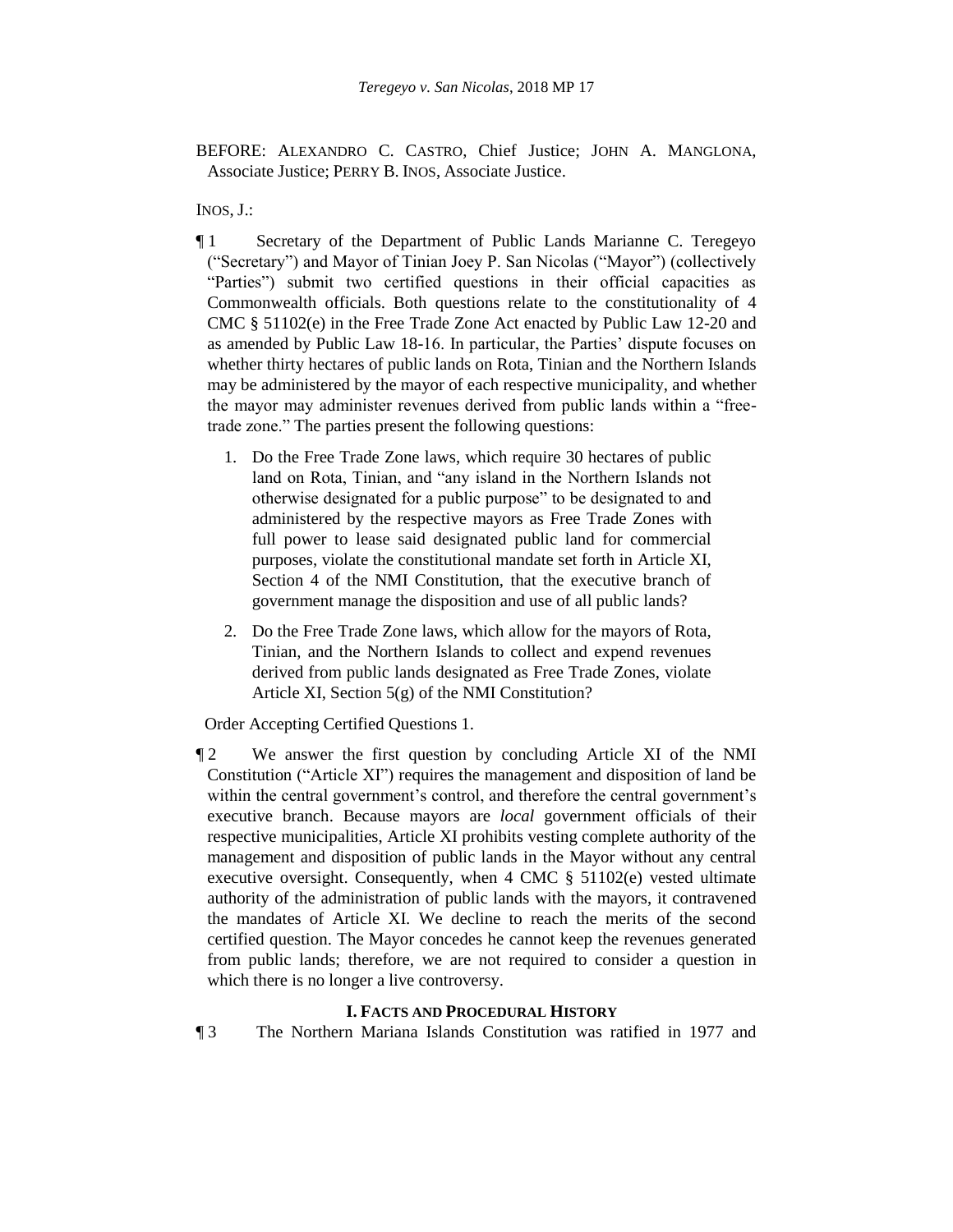made effective on January 9, 1978. It established, among other provisions, Article XI of the NMI Constitution ("Article XI") governing public lands.<sup>1</sup> Primarily, Article XI sought to provide public lands "belonging collectively to the people of the Commonwealth who are of Northern Marianas descent." NMI CONST. art. XI, § 1.

- ¶ 4 Article XI established two entities with divided responsibilities to administer public lands and to manage the revenues generated from public lands. The latter responsibility, namely that of holding and investing proceeds from leases and other transfers of public land, is vested in the Marianas Public Land Trust in Section 6 of Article XI. *See generally Dep't of Pub. Lands v. Commonwealth*, 2010 MP 14 ¶ 2. The former responsibility of the "management and disposition of public lands," NMI CONST. art XI, § 3, was vested in the Marianas Public Land Corporation ("Corporation") established by Section 4 of Article XI ("Section 4").
- ¶ 5 Section 4 also provided for the Corporation's eventual dissolution, providing that: "[a]fter this corporation has been in effect for at least twelve years, the Corporation shall be dissolved and its functions shall be transferred to the executive branch of government." NMI CONST. art. XI, § 4(f). Thus, in 1994, the Corporation was dissolved by Executive Order 94-3 pursuant to the Governor's Article III reorganization power. Eventually, the responsibility of administering public lands was placed within the current Department of Public Lands and its Secretary pursuant to Public Law 15-02.
- ¶ 6 Meanwhile, the Commonwealth Legislature enacted the Northern Mariana Islands Free Trade Zone Act of 2000 in Public Law 15-20 (codified at 4 CMC § 51101 et seq.) and later amended by Public Law 18-16. Enacted as a response to the economic downturn in the Asia-Pacific region, the Free Trade Zone laws were meant to "encourage the establishment of new business, industrial and commercial activities in order to diversify the Commonwealth economy." PL 15-20, § 1 (codified at 4 CMC § 51101 comm'n cmt.). In furtherance of the Free Trade Zone Act, the Commonwealth Legislature enabled mayors to exercise administrative powers over public lands:

Pursuant to the mandate of Section 4(f) of Article XI of the Commonwealth Constitution . . . and the legislative power vested in it by Article II, Section 1 of the Commonwealth Constitution,

l

<sup>&</sup>lt;sup>1</sup> Public lands include: (1) all lands within the Northern Mariana Islands formally held by the Trust Territory of the Pacific Islands; (2) lands leased to the United States government under Article VIII of the Covenant; and (3) all submerged lands off any coast of the Commonwealth. NMI CONST. art. XI, § 1. Public lands do not include "lands that the [Commonwealth] government purchases or leases from private owners or acquires by eminent domain after the establishment of the Commonwealth." Analysis of the Constitution of the Commonwealth of the Northern Mariana Islands 1, 144 (1976).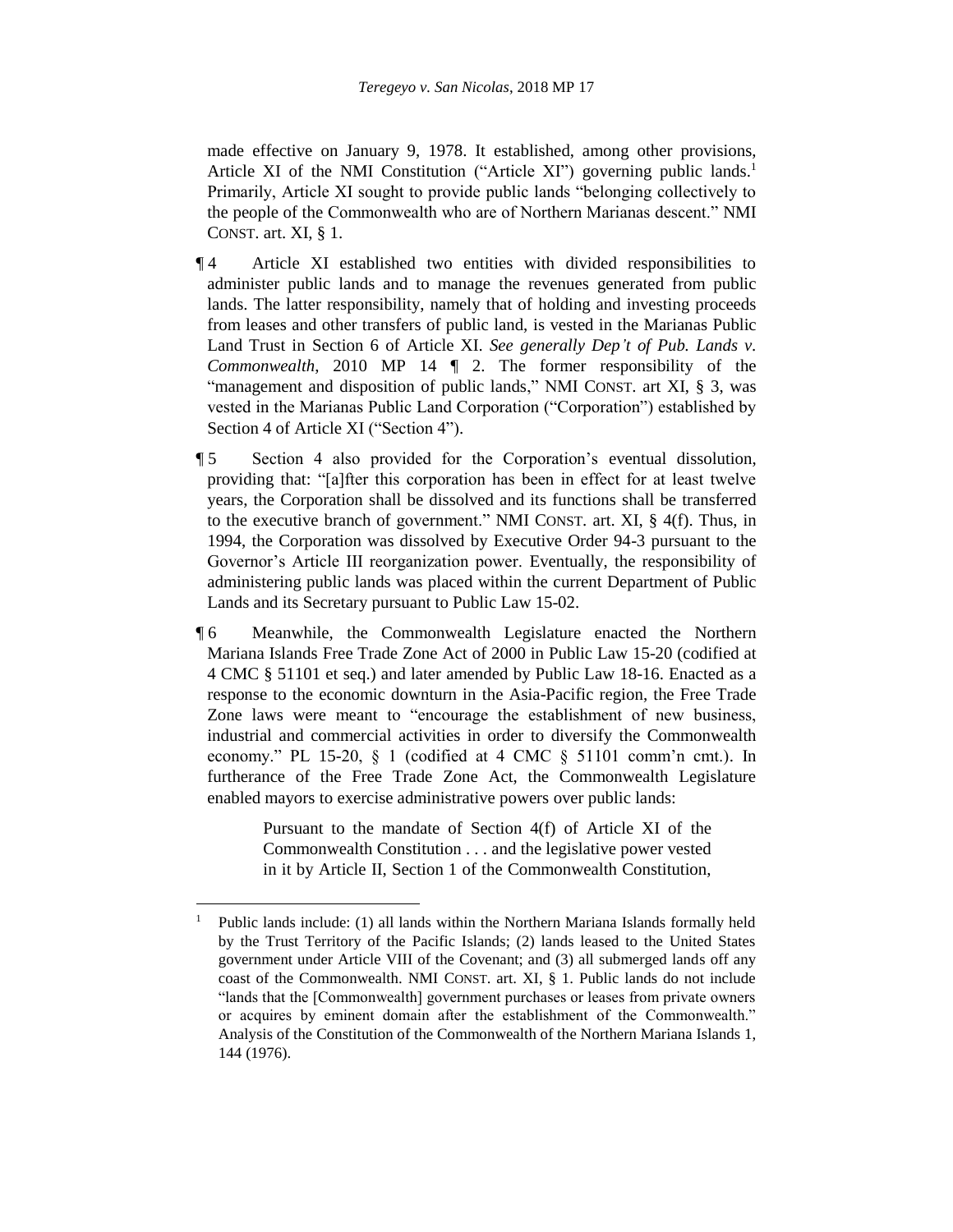*the Legislature hereby makes the following provisions for the administration of public lands* designed to stimulate and facilitate economic growth and development on Rota, Tinian, and the Northern Islands and complement the establishment of Free Trade Zones . . . . The Department of Public Lands, in consultation with mayors and legislative delegations of Tinian, Rota, and the Northern Islands *shall designate thirty hectares* of public land on Rota, thirty hectares of public land on Tinian, and thirty hectares on any island in the Northern Islands not otherwise designated for a public purpose, *to be administered by the respective mayors* in accordance with this subsection . . . .

4 CMC § 51102(e) (emphasis added). In effect, the Free Trade Zone Act partially transferred the authority vested in the Department of Public Lands to the mayors.

- ¶ 7 Since the Free Trade Zone Act was enacted by Public Law 15-20 in 2000, and even after it was amended by Public Law 18-16 in 2013, the Department of Public Lands has not designated land to the mayor of Rota, Tinian, or the Northern Islands.
- ¶ 8 The Parties filed a Joint Petition for Certified Question and we subsequently issued our Order Accepting Certified Questions.

### **II. JURISDICTION**

¶ 9 We have original jurisdiction over disputes arising between elected or governor appointed Commonwealth officials regarding the exercise of their responsibilities or powers under the constitution or any statute. NMI CONST. art. IV, § 11. The Secretary is an official, appointed by the Governor, with the duty of heading the administration, use, leasing, development and disposition of all public lands in accordance with Commonwealth law. 1 CMC §§ 2802–2803. The Mayor is an elected Commonwealth official pursuant to Article VI, Section 2 of the NMI Constitution charged with administering government programs, public services and appropriations for the municipality of Tinian. NMI CONST. art. VI, §§ 2–3. Furthermore, although the 4 CMC § 51102(e) of the Free Trade Zone Act expressly grants the Mayor control of certain public lands, the Secretary has refused to recognize the constitutional validity of this authority. The issue of who may exercise the management and disposition of the public lands at issue squarely implicates these officials' responsibilities. We thus have jurisdiction.

### **III. STANDARD OF REVIEW**

¶ 10 We review certified questions de novo. *In re Status of Certain Tenth Legislature Bills*, 1998 MP 3 ¶ 1.

#### **IV. DISCUSSION**

#### *A. Central Government versus Local Government*

¶ 11 The Secretary argues Article XI must be construed to mean that public lands are intended to be held for the collective benefit of the Commonwealth,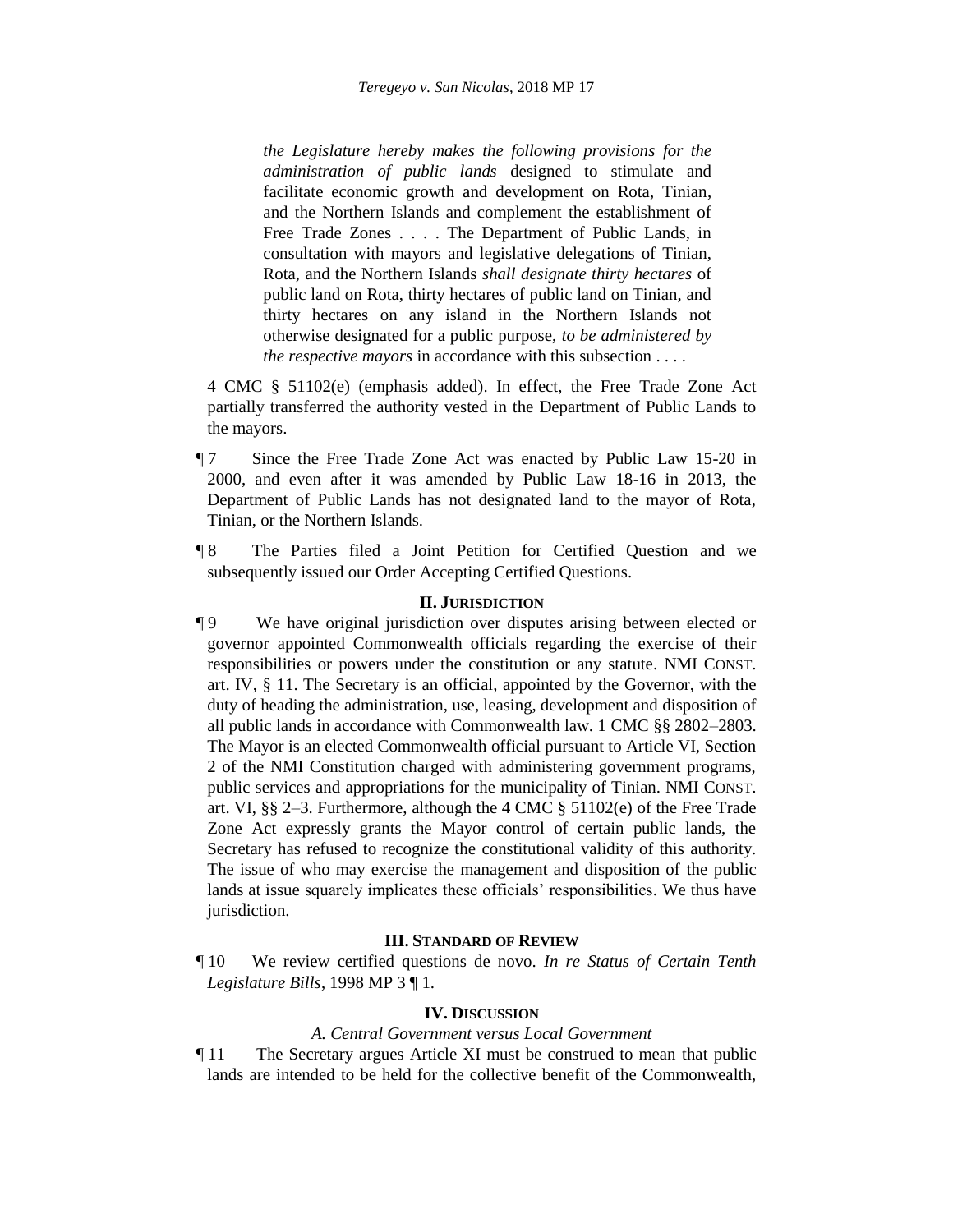and therefore, the management and disposition of public lands is not an issue of local concern. She maintains public lands must be administered by the collective authority of the Commonwealth. "To lump the management and disposition of public lands—a collective Commonwealth-wide endeavor—in with purely local activities . . . would require inconsistent interpretations of Article VI and Article XI of [the NMI Constitution]." Opening Br. 10. Thus, the Secretary concludes, the management and disposition of public lands is a central government responsibility distinct from local government matters. The Mayor contends that because mayors must structurally-speaking belong in one of the three branches of government, mayors must logically reside within the central government's executive branch, as dictated in Article III of the NMI Constitution. The Mayor reiterated this sentiment at oral argument and concluded his position as mayor must be a part of the central government.

¶ 12 In carrying out the framers' intent of the NMI Constitution, we must "give effect to the text's plain meaning, if possible," *Manibusan v. Larson*, 2018 MP 7 ¶ 13, and "apply the plain, commonly understood meaning of constitutional language unless there is evidence that a contrary meaning was intended." *Torres v. Manibusan*, 2018 MP 4 ¶ 13 (citations omitted). Furthermore, "as part of our analysis, we must read constitutional language in the context of the entire provision at issue." *Peter-Palican v. Commonwealth*, 2012 MP 7 ¶ 6. We first turn to Article XI and interpret separate provisions "in harmony with one another." *Larson*, 2018 MP 7 ¶ 13; *see also Tom v. Sutton*, 533 F.2d 1101, 1105-06 (9th Cir. 1976) ("Every provision in a constitution must be interpreted in the light of the entire document; and all constitutional provisions are of equal dignity and, if possible, should be construed in harmony with each other.").

#### *1. Article XI*

- ¶ 13 We begin by analyzing the intent of the framers when they drafted Article XI, the provisions governing public lands. Specifically, we must determine what Article XI mandates with respect to who may control the management and disposition of public lands. The Secretary asserts the plain language of Article XI precludes the Mayor from administering public lands by advocating a narrow construction of the "executive branch." The Mayor conversely adopts a broad construction of the "executive branch," asserting mayoral authority over the management and disposition of public lands.
- ¶ 14 The present dispute hinges on Section 4, which states: "After this Constitution has been in effect for at least twelve years, the Corporation shall be dissolved and its *functions shall be transferred to the executive branch of government*." NMI CONST. art. XI, § 4(f) (emphasis added). The primary "function" of the Corporation is separately set out in Article XI, Section 3 of the NMI Constitution which states: "The management and disposition of public lands except those provided for by section 2 [regarding submerged lands] shall be the responsibility of the Marianas Public Land Corporation." NMI CONST. art. XI, § 3; *see also Dep't of Pub. Land*, 2010 MP 14 ¶ 18 (finding the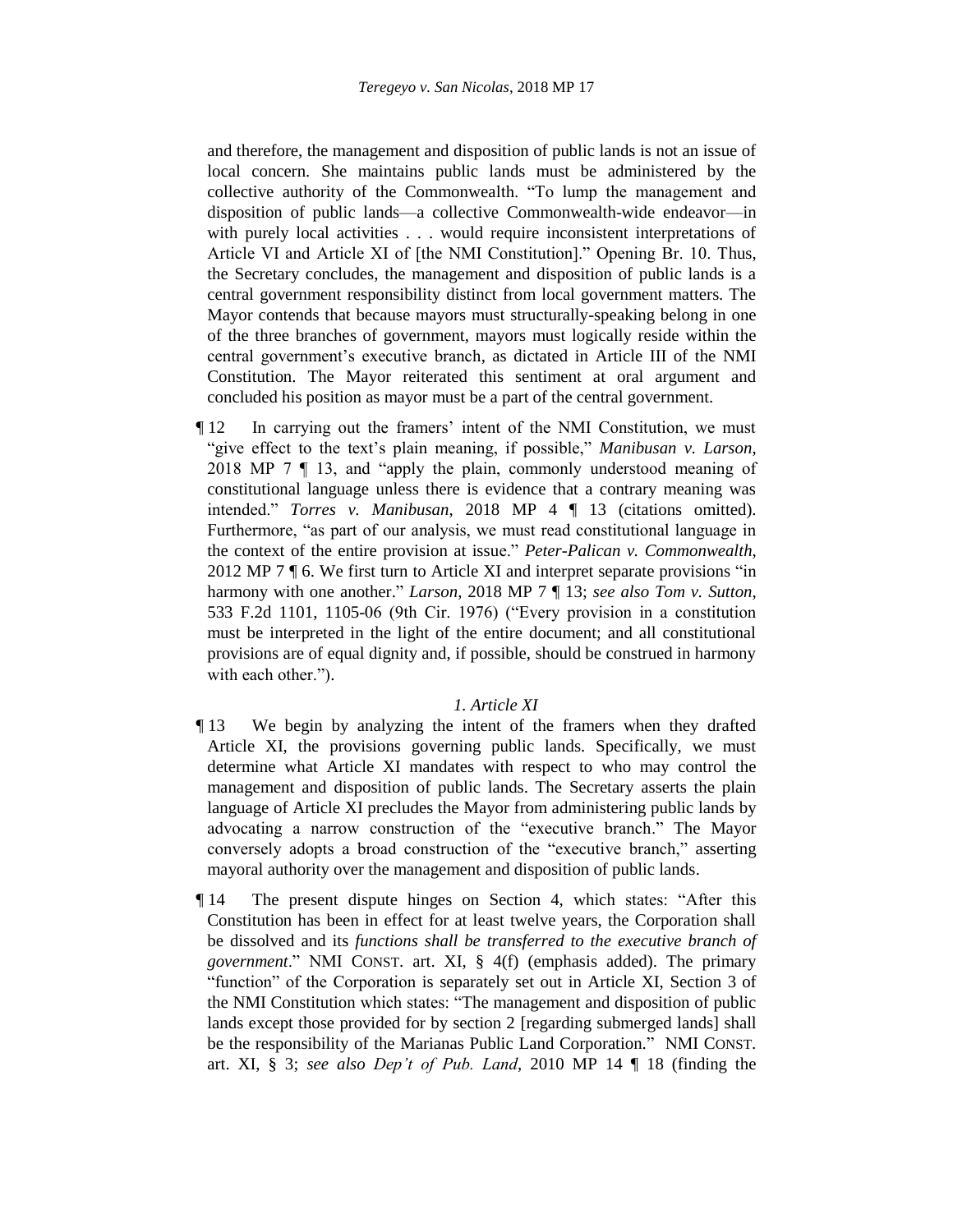functions of the Corporation only included the management and disposition of public lands). Looking solely at the plain text of Section 4, it mandates the functions of the Corporation be transferred to the "executive branch" of the government.<sup>2</sup> But that does not end the analysis because, as made clear by the disagreement between the parties, the precise meaning of "executive branch" is ambiguous as applied to the Mayor. We find ambiguity in whether the framers' transfer of the administration of public lands to the executive branch necessarily means the central government. In other words, we must determine if the administration of public lands may be carried out by an executive government entity, but not necessarily a *central government* executive entity. In order to resolve this ambiguity, we start by analyzing the purpose of Article XI, focusing on the full context of Article XI's other provisions.

- ¶ 15 Several clauses in Article XI suggest public lands are a central government responsibility such that the administration of lands must be for the benefit of the entire Commonwealth, rather than a given municipality. Article XI, Section 1 of the NMI Constitution ("Section 1") conspicuously asserts that public lands "belong[] *collectively* to the people of the Commonwealth who are of Northern Marianas descent." (emphasis added). Additionally, Section 4(a) states: "The corporation shall have five directors . . . who shall direct the affairs of the corporation *for the benefit of the people of the Commonwealth* who are of Northern Marianas descent." NMI CONST. art. XI, § 4(a) (emphasis added). Section 4(e) further provides: "The directors shall make an annual written report *to the people of the Commonwealth* describing the management of public lands and the nature and effect of transfers of interests in public land . . . ." NMI CONST. art. XI, § 4(e) (emphasis added).
- ¶ 16 Although not exactly dispositive of the issue, the overall purpose of Article XI as expressed in various sections throughout the article strongly suggests the framers intended public lands to be governed by one unified central government, rather than by a decentralized municipality government. Section 1 and Section 4(a) and (e) all explicitly indicate public lands and the functions of the Corporation in administering public lands are to be "collectively" for "the people of the Commonwealth." NMI CONST. art. XI, §§ 1, 4(a), (e). It is certainly true that the residents of municipalities like Tinian, Rota, or the Northern Islands are *part* of the Commonwealth; but it is also true that the interests of a single municipality—even the municipality of Saipan,

 $\overline{\phantom{a}}$ 

<sup>&</sup>lt;sup>2</sup> Section 4(f) originally provided that "[a]fter this Constitution has been in effect for at least ten years, the Corporation may be dissolved and its functions *may* be transferred to executive branch of government . . ." NMI CONST. art. XI, § 4(f) (prior to 1985 amendment) (emphasis added). The change of permissive language to language mandating the functions be transferred to the executive branch strongly suggests the framer's intent on keeping the management and disposition of public lands within the executive branch.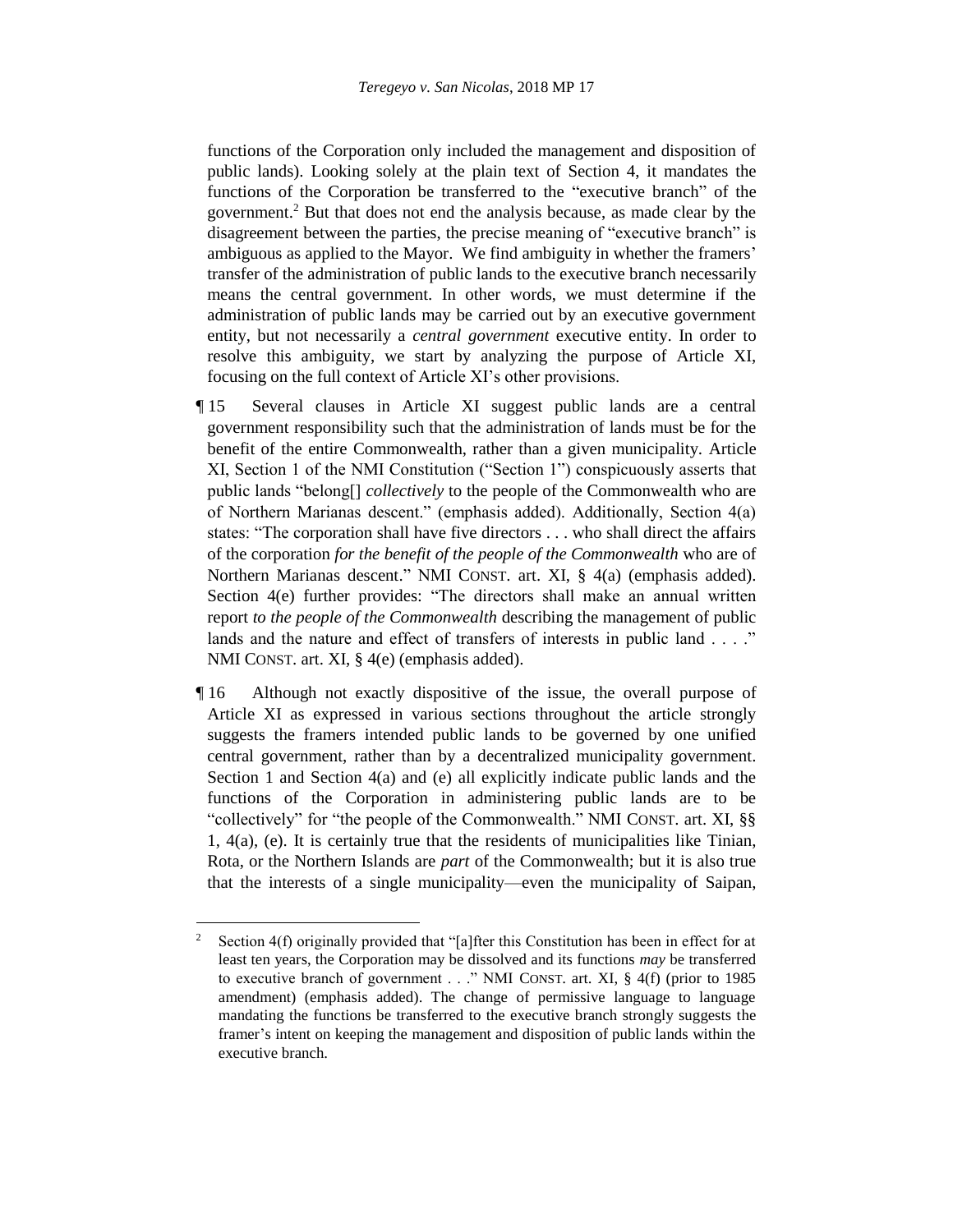with a majority of the Commonwealth's population—may not represent the interests of the *entire* Commonwealth. This is because the Commonwealth is composed of the people from all four municipalities. Therefore, what the framers likely intended was to ensure the interests of the entire Commonwealth would be accounted for in these public lands, rather than just a fraction of the community.

¶ 17 To give full effect to the likely intent of the framers, we hold that the administration of public lands under Article XI must be interpreted to be consistent with the interests of the Commonwealth as a collective whole. As a result, Section 4(f)'s mandatory transfer from the Corporation "to the executive branch of government" must refer to the *central government*. NMI CONST. art. XI, § 4(f). Our holding ensures the interests of the entire Commonwealth are properly represented, and it is the collective community that must dictate the management and disposition of the Commonwealth's public lands. Under this holding, central government executive branch entities directly created in Article III of the NMI Constitution may clearly be vested with administering public lands. *See* NMI CONST. art. III, §§ 1, 3 (offices of the governor and lieutenant governor). The same is true for statutorily created agencies made pursuant to Article III, Section 15 including the Department of Public Lands. However, this leaves open the question of whether the mayor qualifies as a central executive branch entity that can be vested with sole authority to manage and dispose of public lands without any executive oversight. We thus turn to the provisions governing the Office of the Mayor and its responsibilities, as encompassed in Article VI.

#### *2. Article VI*

- ¶ 18 The Secretary argues the municipalities of Rota, Tinian, and the Northern Islands, are separate and distinct entities from the Commonwealth central government itself. She asserts mayors are not constitutionally "within" the executive branch of the central government, and municipalities cannot be construed as political subdivisions of any of the three branches of the Commonwealth government. She claims because mayors are not central executive branch officials, they cannot be given complete authority over the management and disposition of land; thus, 4 CMC § 51102(e) of the Free Trade Zone laws are unconstitutional and contravene the mandate in Section 4 of Article XI. The Mayor contends, structurally speaking, mayors must be within one of the three branches of government and concludes mayors are located in the central executive branch, rendering 4 CMC § 51102(e) of the Free Trade Zone laws fully constitutional. We first turn to the provisions governing the Office of the Mayor and local government.
- ¶ 19 Article VI of the NMI Constitution ("Article VI") not only creates the Office of the Mayor, but also vests the Office of the Mayor with significant control over local government. Article VI creates the Office of the Mayor, expressly providing that mayors are to be popularly elected by their respective municipality. NMI CONST. art. VI, § 2. There is no provision permitting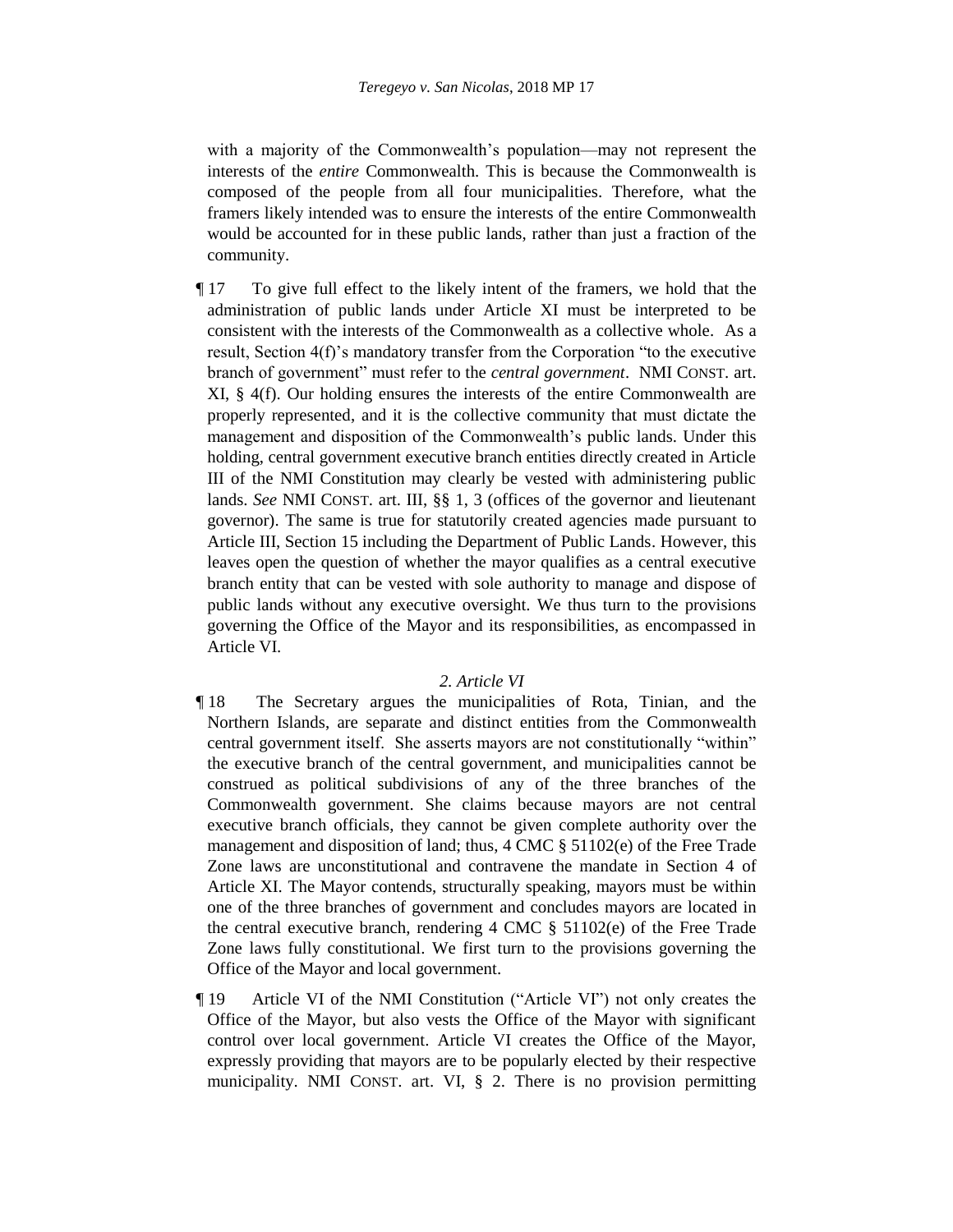removal by the governor or the legislature. Mayoral duties largely involve local responsibilities, including (1) serving on the Governor's Council; (2) reporting to the governor on and administering government programs, public services, and appropriations; (3) investigating complaints and conducting public hearings with respect to government operations and local matters and therein submit findings or recommendations to the governor and legislature; (4) submitting items for inclusion in proposed budgets for government operations and capital improvement projects; (5) coordinating the extension of federal programs to the municipality; (6) coordinating disaster control activities; (7) appointing, in consultation of the executive branch department, all resident department heads,; and (8) any other responsibilities provided by law, NMI CONST. art. VI, §§ 3(a)-(h). Article XI's text, and its conspicuous separation from Article III, suggests the Office of the Mayor, and its control over local government, is a separate and distinct entity from the central government. Indeed, historical documents concerning the provisions of local government provides substantial insight supporting this proposition.

¶ 20 The inception of local government in the Commonwealth was a deeply divisive issue. Proponents of a strong central government wanted to eliminate the need for local governments entirely, while others remained vigilant in demanding proper representation of communities outside of Saipan. *See* Constitutional Convention Journal, Remarks of Delegate David Q. Maratita (Oct. 27, 1976) ("I feel that a government functioning as one unit, that is the central government, will do more for the people on a commonwealth-wide basis rather than permitting a local government to perform only certain things for a given locality."). *Cf*. Constitutional Convention Journal, Remarks of Delegate Olympio T. Borja (Nov. 3, 1976) ("I, for one, certainly believe and support the concept and the practice of giving more autonomy to local areas . . . ."). In the days and weeks leading up to the Constitution's ratification, some delegates "demand[ed] complete autonomy for the outer islands," going so far as threatening "block[ing] ratification of any Constitution." Constitutional Convention Journal, Remarks of Chairman Benigno Fitial (Nov. 12, 1976). These sentiments remained even after considerable discussions and suggestions to empower a municipality's mayor with "broad and important powers . . . . able to fight if necessary to secure an adequate and fair level of services for his [or her] people." *Id.* at 117. Thus, the framers sought to create a critical compromise: create a strong central government while constructing the possibility of separate local governments. *See* Howard P. Willens and Deanne C. Siemer, *The Constitution of the Northern Mariana Islands: Constitutional Principles and Innovation in a Pacific Setting*, 65 GEO. L. J. 1373, 1428 n.227 (1977) ("[O]ther means were developed for addressing the concerns of the delegates from Rota and Tinian by increasing powers to be given the popularly elected mayors on the separate islands and by specifying guarantees with respect to the delivery of public services."). This compromise was encompassed in the ratification and enactment of Article III, which created the executive branch of government, and a separate and distinct section for local government,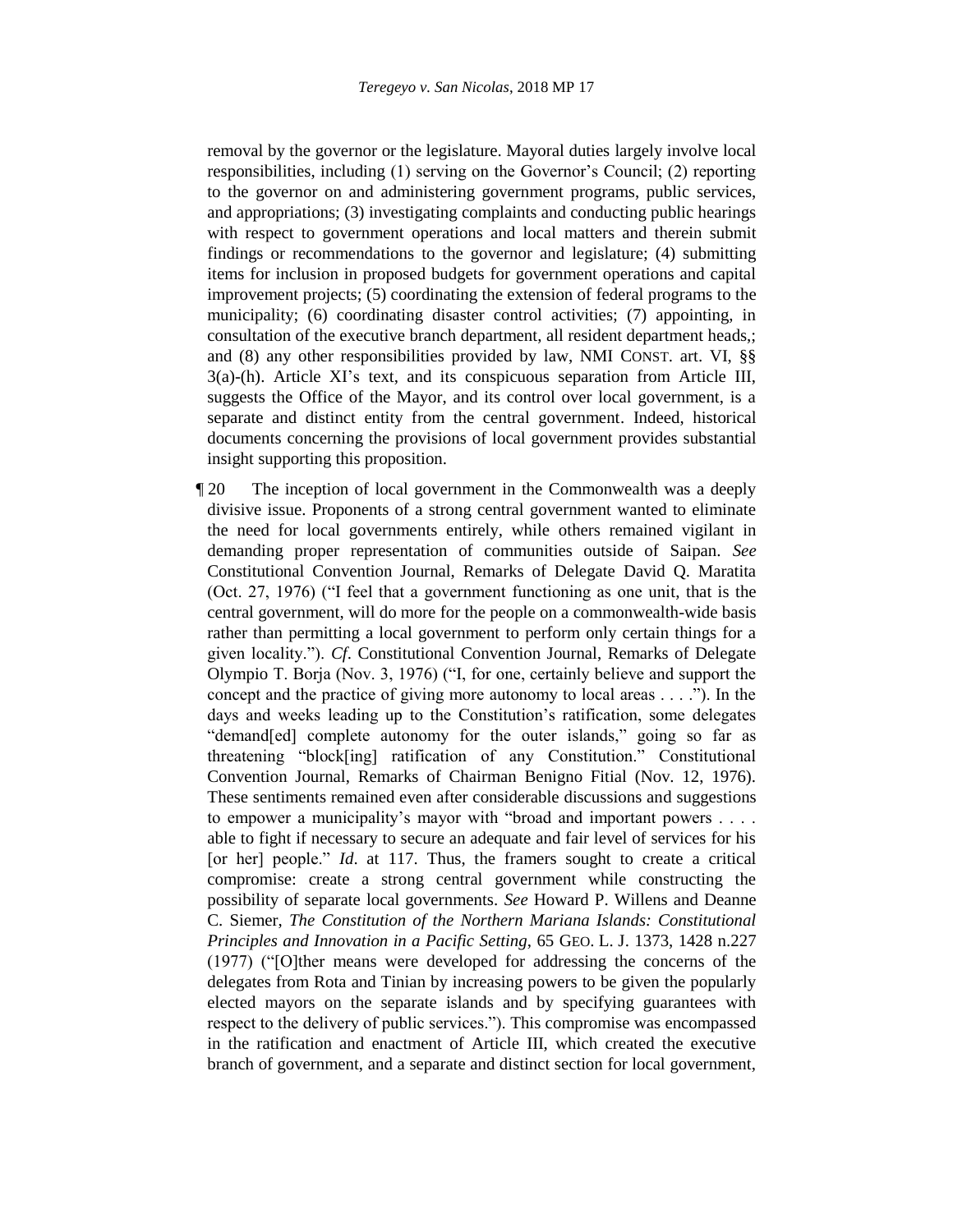Article VI.

l

¶ 21 The context and history of Article VI strongly suggest the framers intended for local government to be a separate and distinct creature from the central government. In addition to outlining mayoral responsibility in an entirely separate section of the NMI Constitution, the framers sought to differentiate the establishment of the Office of the Mayor from other central branch executive entities. These other executive entities, established in Article III, are tasked with executing Commonwealth law and represent the entirety of the Commonwealth, clearly evincing their position within the central government's executive branch. *See* NMI CONST. art. III, § 11 (describing the Office of the Attorney General as an "agency *within* the executive branch of the Commonwealth government" and "representing the Commonwealth in all legal matters, and prosecuting violations of Commonwealth law" (emphasis added)); NMI CONST. art. III, § 15 (describing executive branch departments as "instrumentalities of the Commonwealth government"). In contrast, while mayors are tasked with executing Commonwealth law, see NMI CONST. art. III, § 17, they are simultaneously responsible for their local municipal government. Thus, although a mayor's responsibilities may include duties executive in nature, mayors represent the interests of the local government, not the entirety of the Commonwealth. Examining the constitutional origin of mayoral executive duties confirms this interpretation.

#### *3. Section 17*

¶ 22 Article III, Section 17 of the NMI Constitution ("Section 17"), describes certain aspects of mayoral responsibility. Namely, Section 17 outlines the governor's responsibilities with respect to delegating executive duties and administration of public services to mayors. It states governors "shall delegate to a mayor . . . responsibility for the execution of Commonwealth laws and the administration of public services in the island or islands in which the mayor has been elected." NMI CONST. art. III, § 17(a). These services are to be provided on a "decentralized basis." NMI CONST. art. III, § 17(c). Mayors are tasked with the execution of Commonwealth law, just as executive branch department officials are. *See* NMI CONST. art. III, § 15. Moreover, they are to deliver public services that are provided to their respective municipalities.<sup>3</sup>

<sup>&</sup>lt;sup>3</sup> The Secretary maintains the administration of public lands cannot be construed as public services because this duty must remain within the central government's control. The Secretary concludes because mayors provide decentralized services, they cannot be responsible for administering services that belong to the entirety of the Commonwealth. There is nothing in the text of Section 17, or in supporting historical documents that outlines exactly what public services include. But even if it did, we hold that the administration of public lands must remain within the primary control of the central government such that it cannot be decentralized without some executive oversight. Therefore, we decline to investigate what the contours of public service include because here, it cannot include the management and disposition of public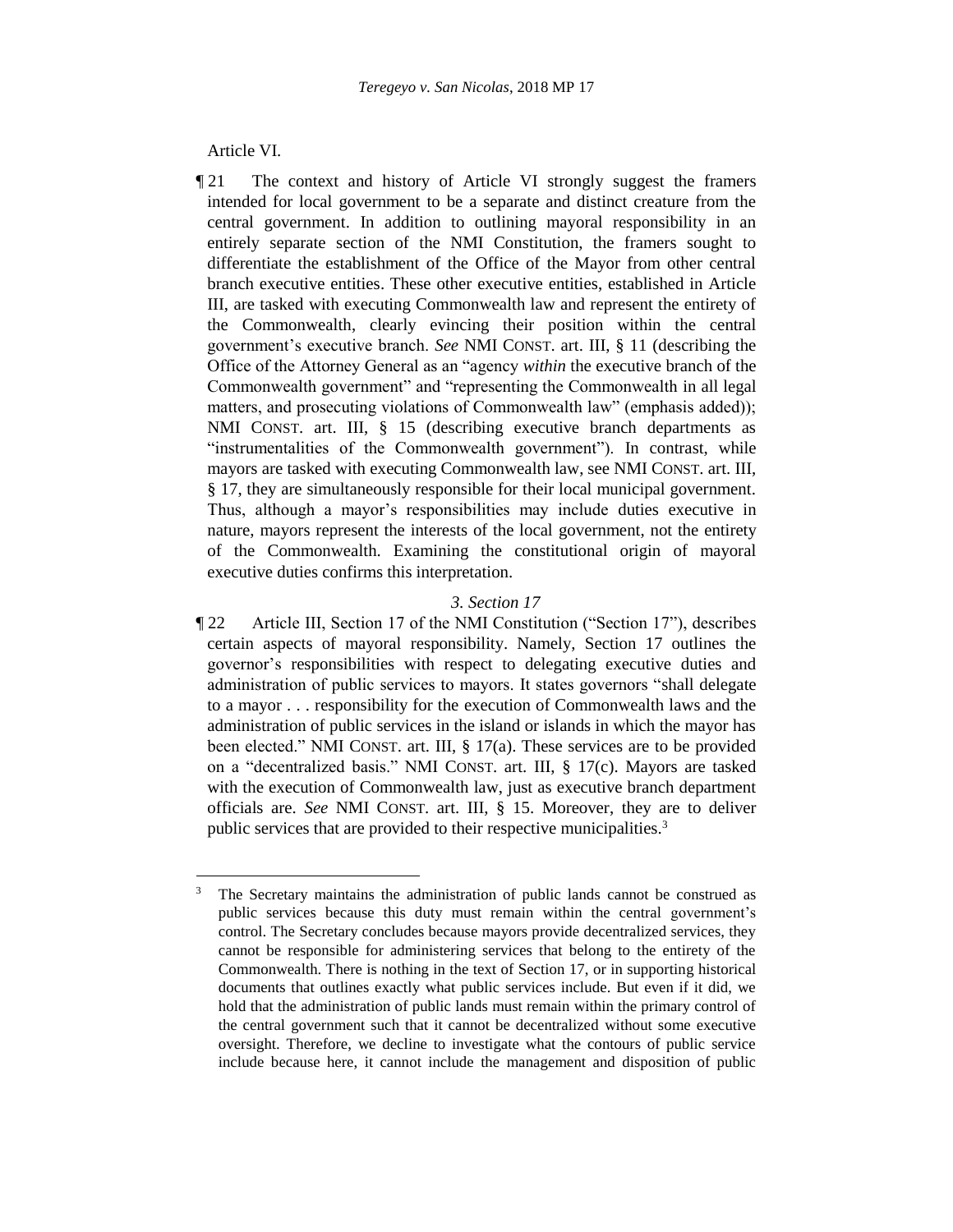- ¶ 23 At first glance, one could reasonably infer that mayors are within the executive branch, and perhaps even the central government precisely because the mayor must "execute[] Commonwealth law." NMI CONST. art. III, § 17(a). Certainly, just as the Attorney General must execute Commonwealth law, so too must the Mayor. However, while this is certainly true, we interpret this provision to mean that the Mayor will execute Commonwealth law in the interests of his local municipality, rather than the entire Commonwealth. Our reading of this provision is consistent with our findings of a considerably strong local government article in the NMI Constitution. Reading Article VI in harmony with Section 17 requires our finding that the Mayor's execution of Commonwealth is done so for the benefit and interests of the local municipal government, rather than the central government. Consequently, although mayors perform some tasks that are executive in nature, they do not do so on behalf of the central government.
- ¶ 24 However, this does not preclude the executive branch, or even the legislative, from involving the mayor on issues concerning the administration of public land. Indeed, the first entity to administer public lands was a corporation and involved representatives from different municipalities. While the Corporation was vested with the ultimate authority to manage and dispose of public lands, a separate autonomous Board of Public Land's ("Board") would direct the Corporation's affairs. This Board sought to provide a "broader and more independent perspective to the critical issues of land management." PL 10-57, § 2. It was composed of five directors, appointed by the governor with the advice and consent of the Senate. PL 10-57. Among other requirements, one director was mandated to be from the first senatorial district, one from the second senatorial district, and three from the third senatorial district. In other words, the various municipalities would in fact be represented, and their voices heard with respect to the management and disposition of public lands.
- ¶ 25 Looking at the various constitutional provisions in their totality, the framers intended a distinction between the central and local governments, and framed the executive branch as representing the central government in Article XI. Because the Legislature vested complete authority in the Office of the Mayor, without any central executive oversight, we find the provisions 4 CMC § 51102(e) of the Free Trade Zone laws as contravening the mandate of Section 4 in Article XI.

# *B. Legislative Reallocation*

¶ 26 The Mayor argues even if mayors are not considered as part of the executive branch, the legislative branch is within its constitutional power to

 $\overline{\phantom{a}}$ 

lands.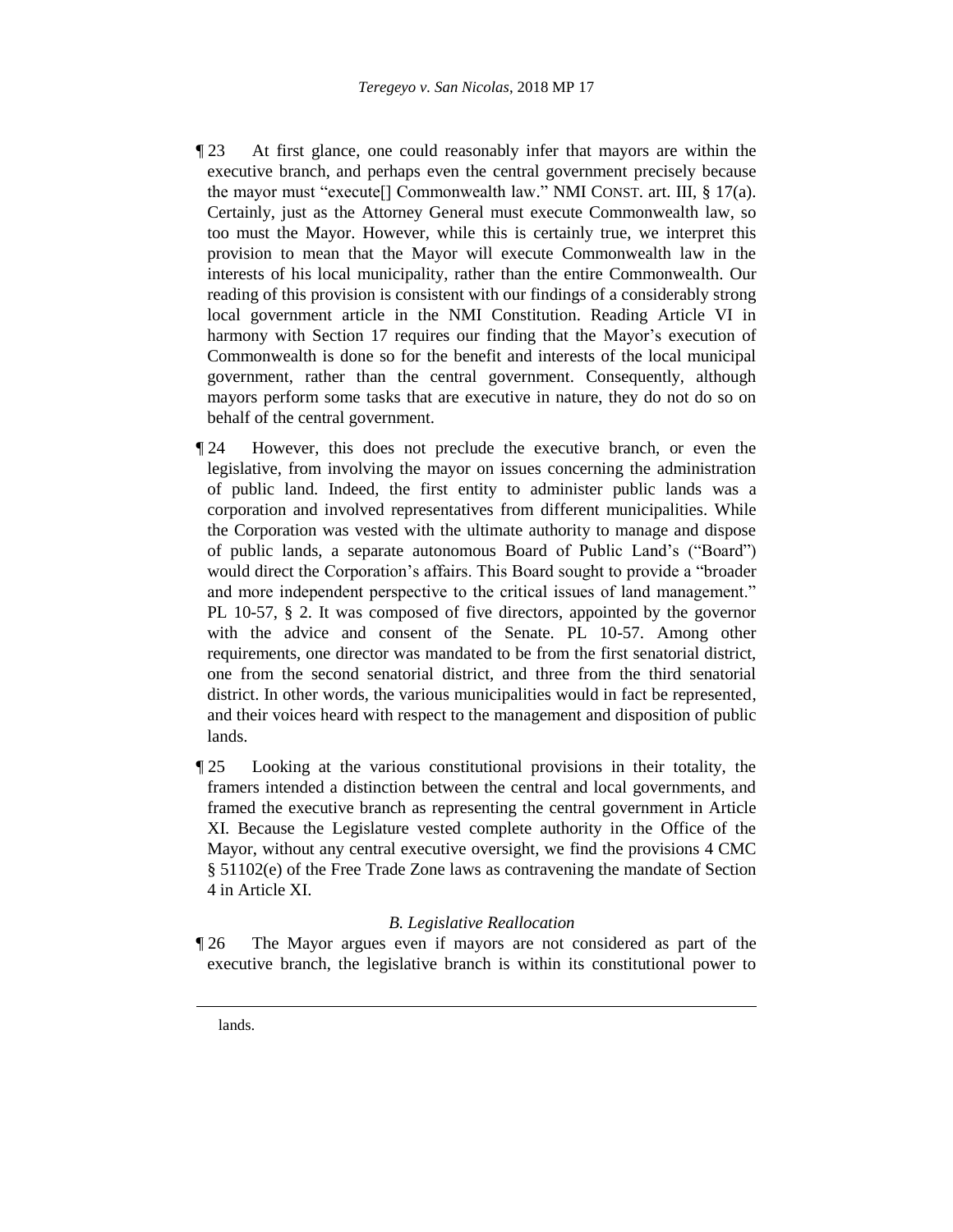reallocate the management and disposition of public lands. Specifically, he maintains Article III, Section 15 of the NMI Constitution gives the legislature and the governor authority to reallocate offices and departments, as well as change their functions and duties. The Secretary contends while the legislature and governor have the power and authority to reallocate executive functions "*among* the principle departments *within* the executive branch," the Constitution and our precedent "does not extend such authority to transfer [executive functions] beyond the boundaries of the executive branch itself." Reply Br. 3.

¶ 27 Article III, Section 15 of the NMI Constitution states:

The *legislature may reallocate offices, agencies and instrumentalities among the principal departments and may change their functions and duties.* The governor may make changes in the allocation of offices, agencies and instrumentalities and in their functions and duties that are necessary for efficient administration. If these changes affect existing law, they shall be set forth in executive orders which shall be submitted to the legislature and shall become effective sixty days after submission, unless specifically modified or disapproved by a majority of the members of each house of the legislature.

NMI Const. art. III, § 15.

¶ 28 Plainly, the legislature may reallocate "*among* the principal [executive] departments." NMI CONST. art. III, § 15 (emphasis added). Because the Office of the Mayor is an entirely separate entity not within the executive branch departments, the Legislature may not reallocate the functions of the Department of Public Lands (an executive branch department) to the Office of the Mayor (a local government entity). *See Dep't of Pub. Lands*, 2010 MP 14 ¶ 15, 28 (acknowledging the legislature's power to define the functions of executive branch departments but holding the legislature could not transfer the functions of one entity to another governmental body without constitutional amendment).

#### *C. Revenues*

¶ 29 Finally, the second certified question inquires whether mayors may collect and expend revenues derived from public lands designated as free trade zones in conformity with Article XI, Section 5(g) of the NMI Constitution. Although the parties jointly requested our guidance on this question, the Mayor later conceded in the course of briefing "[t]he law does not authorize the Mayors to keep the funds generated from the administration of these lands." Reply Br. 14. The Mayor further does not provide any argument on why he should be able to keep the funds. Since the parties are now in agreement on this issue, there is no longer a live controversy with regards to the second certified question. *Cf. Taisague v. Inos*, 2014 MP 13 ¶ 9 ("Because this portion of question one and two were conceded, our answer to these questions would be an advisory opinion."). The dispute between the Secretary and the Mayor has